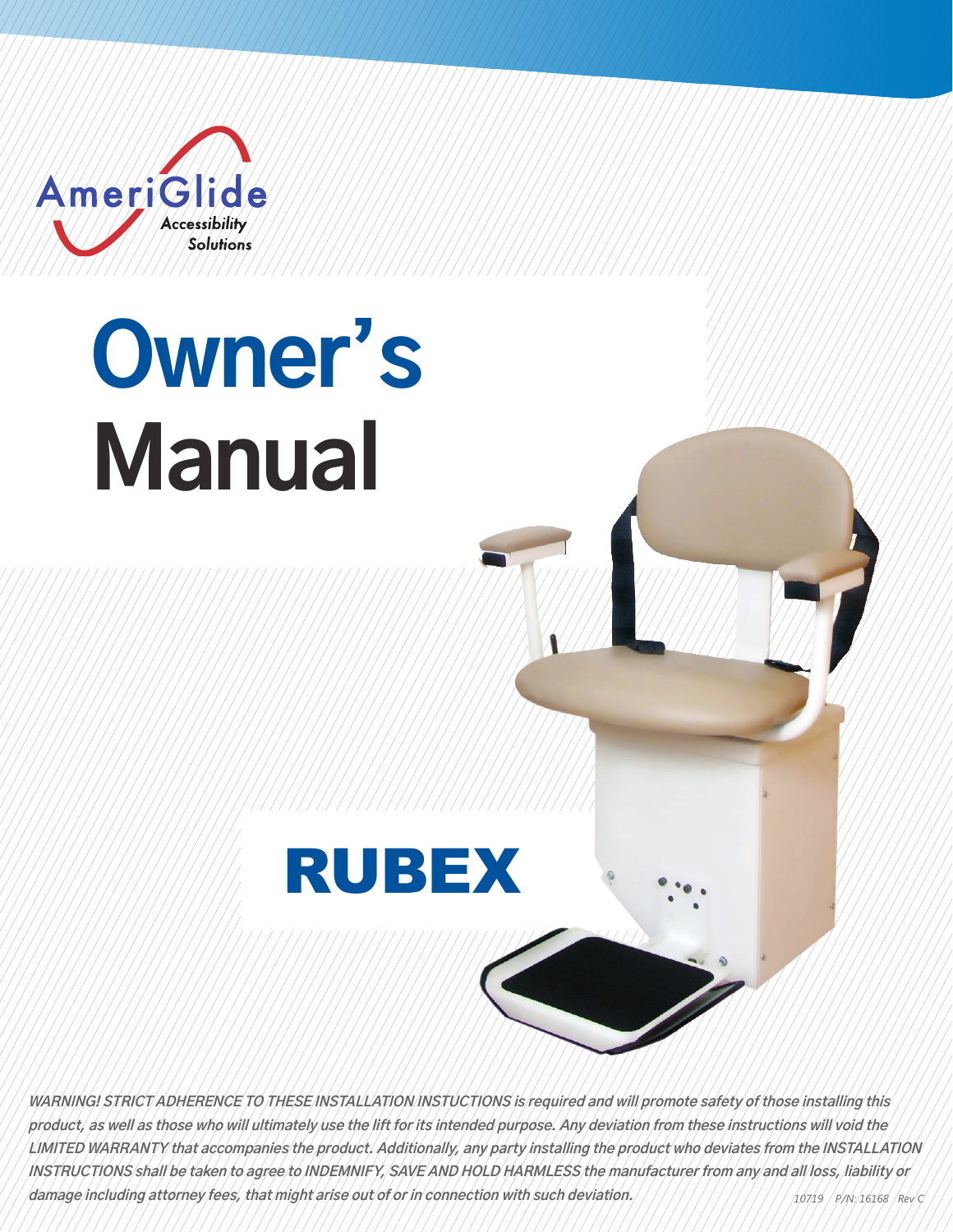## **Congratulations on your stair lift.**

#### **Indications for Use:**

The Rubex Stair Lift is a transport system, also known as a stair-way chairlift, or stairlift. It is a motorized device intended to assist transfers of a single mobility impaired person up or down a flight of stairs.

| Customer Information Sheet __________________________           | $\mathcal{S}$  |
|-----------------------------------------------------------------|----------------|
| Using your Stair Lift________________________                   | $\mathcal{S}$  |
| Keeping your Stair Lift Trouble-Free _______________            | $\overline{4}$ |
| Cleaning / Maintenance Instructions _________<br>$5\frac{1}{2}$ |                |
|                                                                 | -5             |
|                                                                 | 6              |
| Warranty Details___________                                     |                |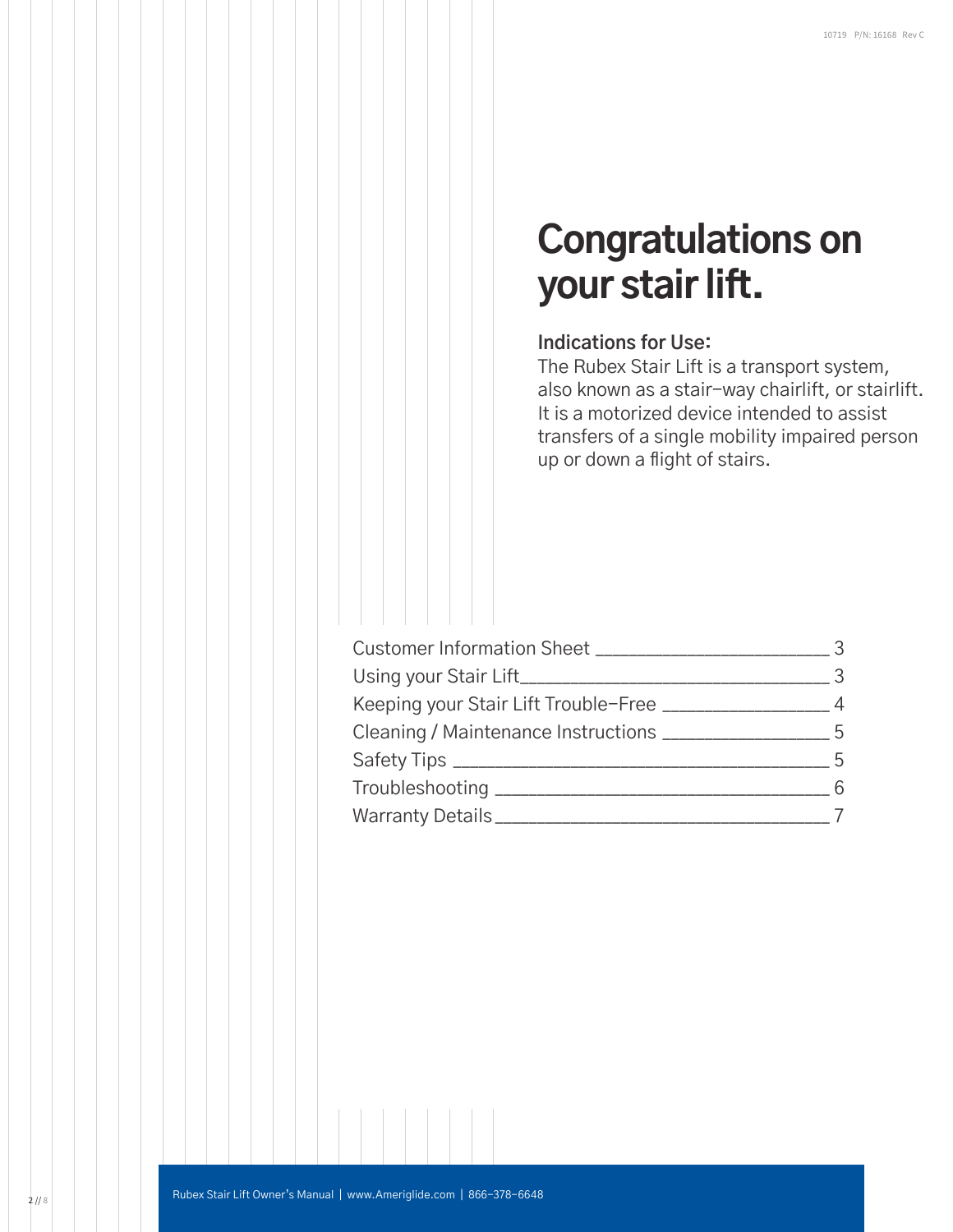### **CUSTOMER INFORMATION SHEET**

| Date Purchased        |  |
|-----------------------|--|
| Dealer                |  |
| Address               |  |
| Phone                 |  |
| Contact               |  |
| Serial Number of Lift |  |

If warranty work of service is needed, your dealer will need the data above to receive factory information or order parts for this lift.

#### **USING YOUR STAIR LIFT**

This will provide you years of service when used correctly. Make sure you understand each of the features listed below prior to using your stair lift.

#### **OPERATING THE LIFT**

**Power Indicator Light (AC Powered Units)** - This small green light at the top of the track indicates power is on the unit. If it is not lit, the unit will not run. This is generally the result of a blown circuit breaker. The circuit breaker is located under the light and is resettable.

**Charge Light (Battery Powered Units)** – This small light located on the charger gives you a constant picture of the charger's operation. A green light indicates the batteries are completely charged. A reddish/orange light indicates the charger is charging the batteries. Should there be no light—or the light is continually flashing, contact 866-378-6648.

**Unit Control Switch** - This is a rocker switch located on the front of the arm rest. It must be pushed and held during the entire travel of the lift. Pushing one side moves the lift up, the other side moves the lift down. The lift will automatically stop when it reaches the end of the track or anytime you release the control.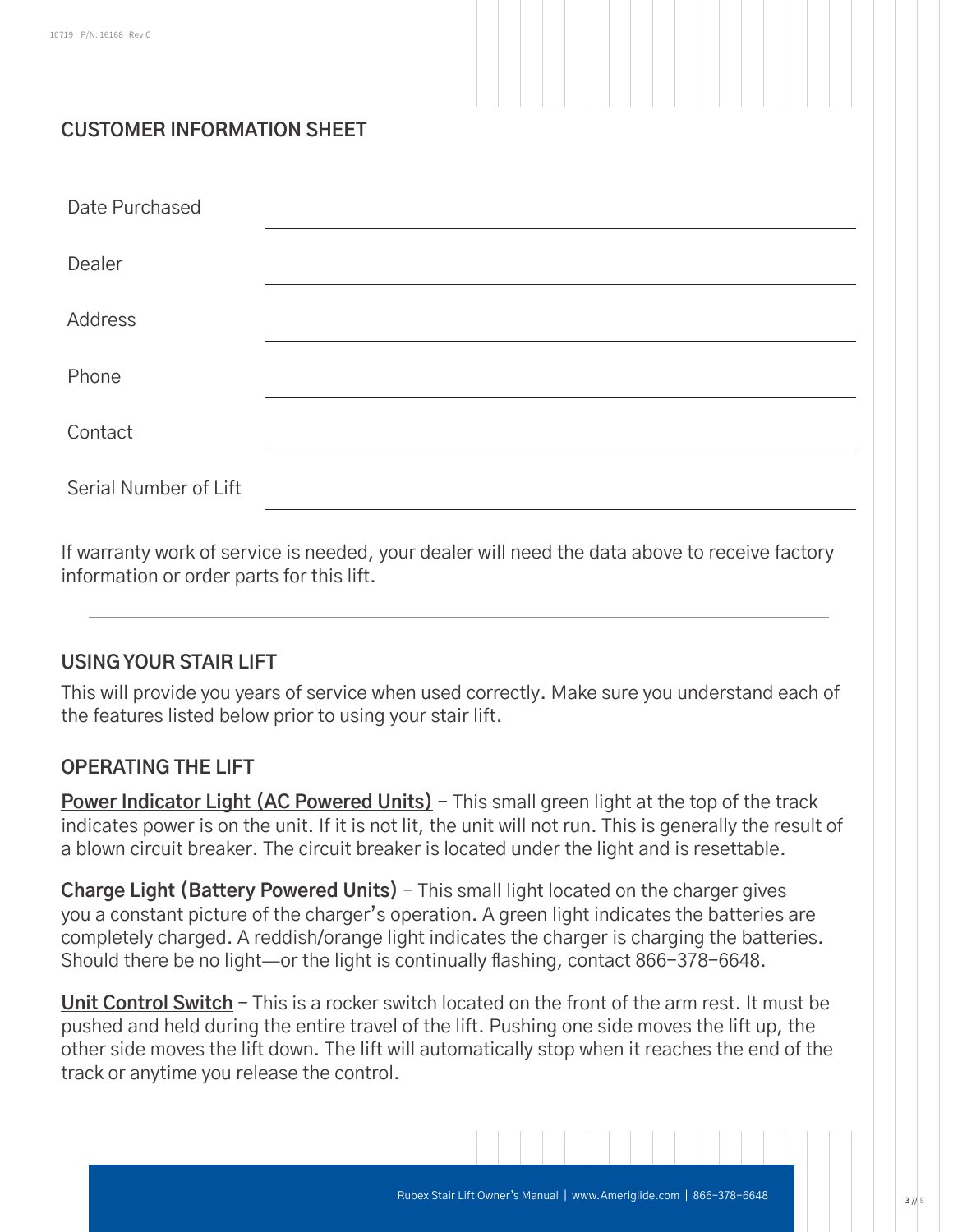**Swivel Seat** - The seat swivels at the top and bottom landings to facilitate getting on and off the lift. To swivel the seat, pull up on the handle on either side of the seat and use your body to turn the seat in the direction desired. Make sure the seat locks before attempting to mount or dismount the lift. Returning the seat to its forward, locked position before operating the lift is very important. A safety switch under the seat prevents the lift from moving unless the seat is forward and locked in place.

**Seat Belt** - A seat belt is provided to keep you firmly in the chair during the travel of the lift. Never operate the lift until the seat belt is fastened securely around your waist.

**Obstructions** - Always check the stairway and track to make sure there are no obstructions before traveling up or down the stairs. Never operate the lift if anything or anyone is on the stairway. The footrest is equipped with a sensor to stop the lift if it should strike anything. If this happens, push the unit control the opposite direction to move away from the obstruction.

**Landing Controls** - A remote control is provided at the top and bottom of the stairs. Pressing the control will bring the lift to you. The lift will stop automatically when it reaches the end of the track. It will also stop if you release the control.

#### **KEEPING YOUR STAIR LIFT TROUBLE FREE AND SAFE**

- Keep the track and unit clean & free from dust and dirt.
- Make sure the stairs & track are free from obstructions.
- Do not attempt to service or work on the lift yourself without consult ing the factory first.
- Do not carry children or pets on your lap while riding the lift. It is intended for use by one person at a time.
- Call your dealer if you have questions or concerns.
- Make sure the outlet being used provides 110 VOLT and is grounded properly.
- Do not allow children to play on the lift.
- Never stand up while on the lift or attempt to operate the lift while standing.
- Always make sure the swivel is in the locked position before mounting or dismounting the lift.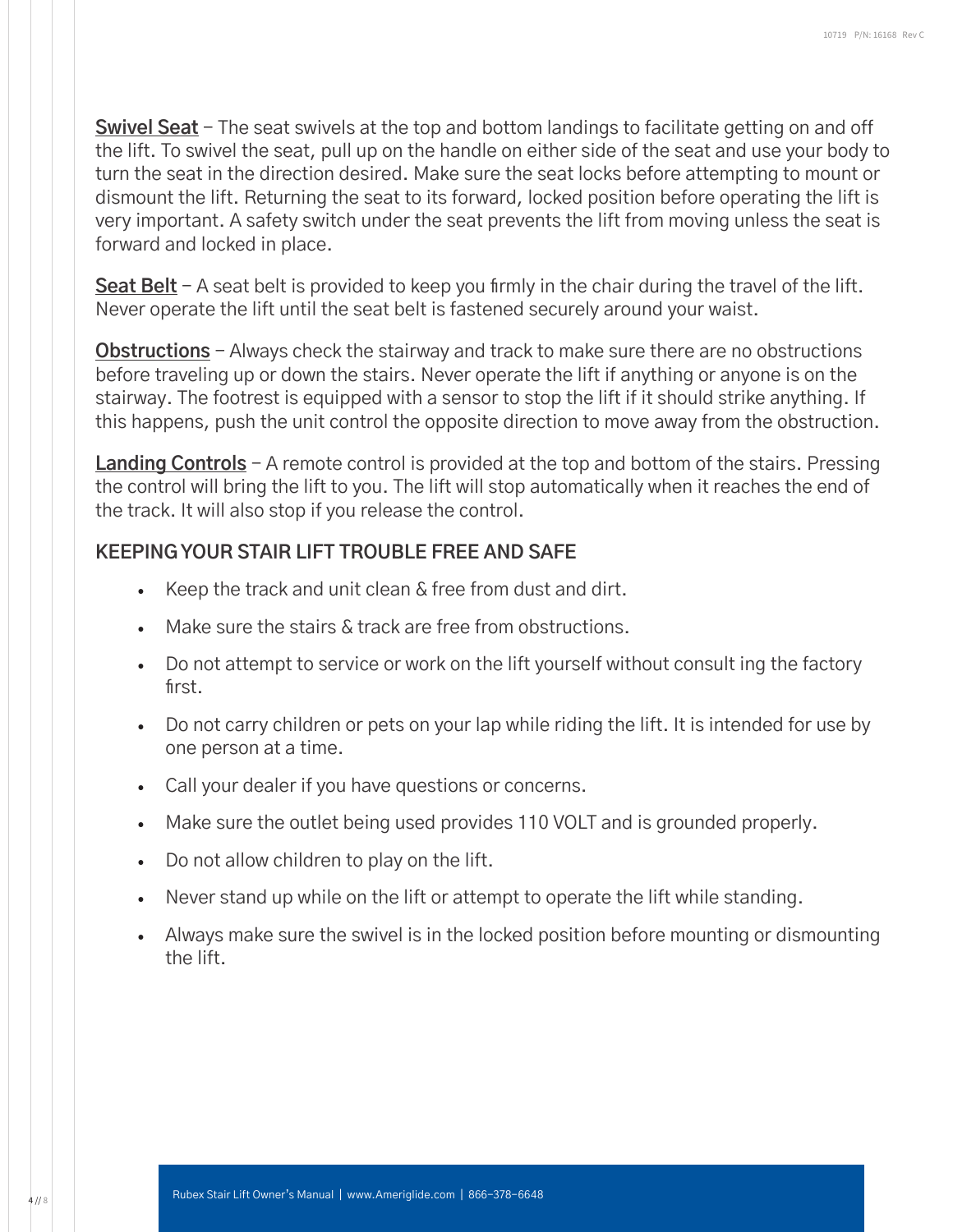#### **CLEANING YOUR STAIR LIFT**

- Unplug the lift prior to cleaning any portion of the lift.
- At least twice a year, use a general household cleaner to clean any portion of the track and unit.
- Use a general upholstery cleaner to clean the seat cushions, arm rests and seat back.**SAFETY TIPS**

## **Important!**

Track Lubrication: Every 2-4 months, wipe out the inside of the track channels. Apply a thin coat of light body general purpose grease (lithium) to the vertical surfaces of the track channel where the chassis wheels roll.

- Have the dealer adjust the footrest and seat back height so it fits you properly.
- Operate the lift while the dealer is present. Be sure you are comfortable with mounting and dismounting the lift at each landing. The seat height should be set so it is as easy as possible to get on and off the lift.
- Make sure you understand how the swivel seat works and locks into the various positions.
- Keep your feet centered on the footrest while traveling up and down the stairs. Never dangle your feet off the footrest while riding the lift.
- Use the armrests to assist you getting on and off the lift.
- Sit all the way back in the seat while operating the lift and always fasten your seat belt.
- Never operate the lift while standing up.
- Stop the unit by releasing the control switch if anyone begins walking up or down the stairs. Do not proceed until the staircase has been cleared.
- Keep the landings at each end of the staircase free of any obstructions (children's toys, etc.).
- Do not carry pets or children on your lap while riding the lift. The lift is designed for use by one person at a time.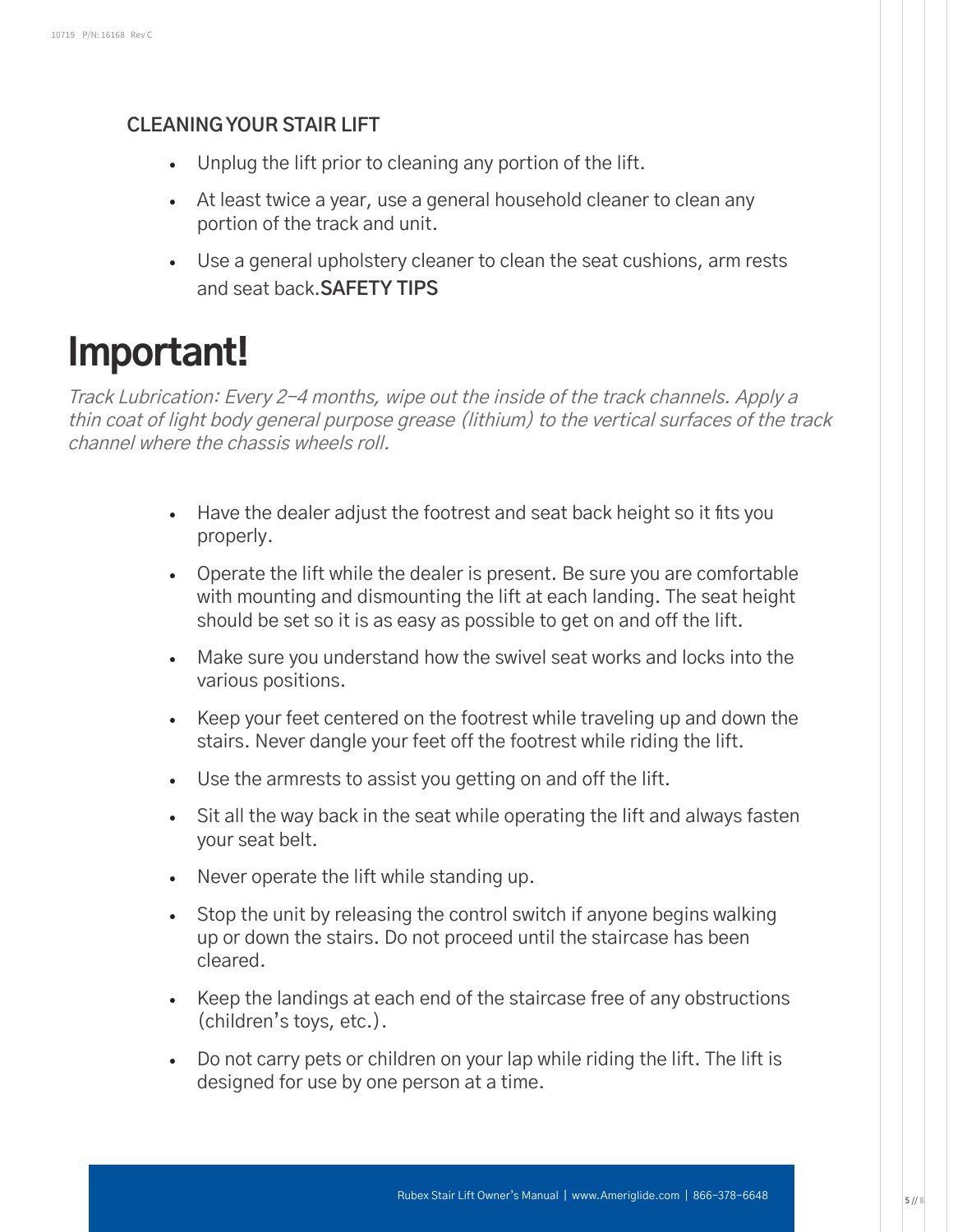#### **TROUBLE SHOOTING YOUR LIFT**

These tips might save you a service call. Make sure you remove power from the lift before attempting any of the following items.

#### • **Lift not running, steel cable not tight**

A "slack cable" safety device stops the lift from running if any slack is sensed in the cable. To reset the device, do the following: Remove the square metal plate cover on the side of the lift facing uphill. Insert the handcrank tube onto the pulley and turn clockwise until the cable is fully wound tightly on the drum and the lift begins coming up the track. A loud click will occur indicating the safety device has been reset. The lift should now run.

If the lift is not all the way at the bottom of the track, an alternative method for resetting the slack cable device may be used. Half way between the lift and top of the track, grasp the steel cable and lift it straight up in the air (as if you were pulling on a bow string) until you are holding the weight of the lift. Slowly lower the cable back down to the track, the lift will travel down the track and the cable will now be tight.

#### • **Lift all the way at top of track- unit won't run**

The lift hit the final limit switch-meaning it has run too far up. Remove the square metal plate cover on the side of the lift facing uphill. Insert the handcrank tube onto the pulley and turn counter-clockwise 4-5 turns until the lift moves down the track about 1". Slide the final limit actuator (metal tab sticking up off the track) down until it touches the lift. The lift should now run. Lower the top switch cam about 1 /2" to keep problem from recurring.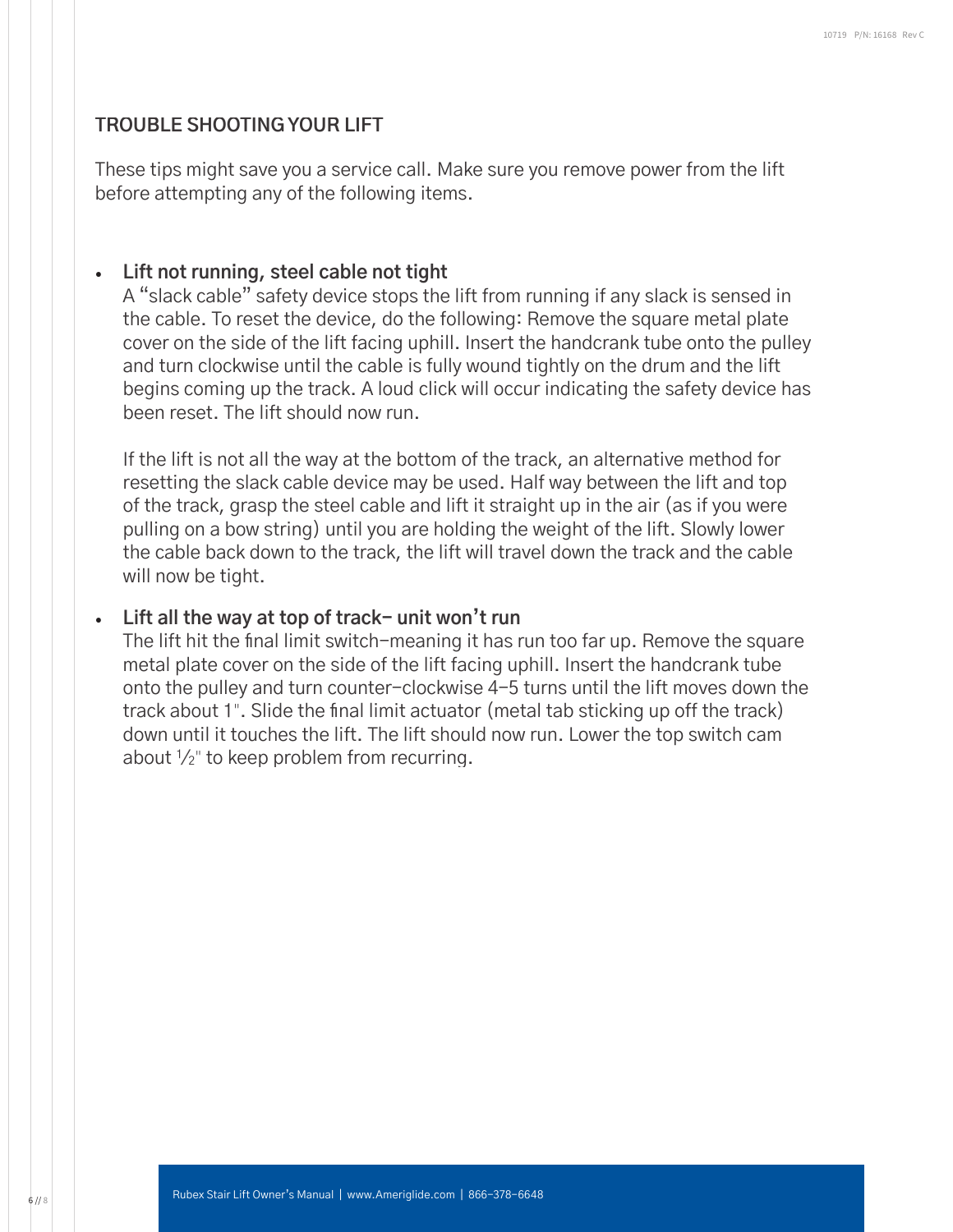## Rubex STAIR LIFT– **LIMITED WARRANTY CERTIFICATE**

#### **LIMITED WARRANTY CERTIFICATE**

#### Products Covered: Rubex

#### **PLEASE FILL OUT ALL FIELDS AND RETURN WITHIN TEN (10) DAYS OF PRODUCT INSTALLATION.**

#### **Mail completed form to AmeriGlide, 5110 Atlantic Ave, Raleigh NC 27616.**

AmeriGlide warrants to the original purchaser of a Rubex Stair Lift, manufactured for us, to be free from defects in material, mechanical and electrical components (parts) for a period of a 2-year period, and a 5-year period on the motor and gear.

#### **EXCEPTIONS TO THIS LIMITED WARRANTY ARE: PLEASE READ CAREFULLY**

- Rubex installed outdoors not covered-not approved for outdoor use
- Damage resulting from improper installation or operation
- Torn or dirty upholstery
- Negligence, alterations, abuse or misuse of the equipment
- Batteries are warranted for a 30 Day period
- Fire, flood, acts of God
- Shipping damage
- Parts used that are not approved by AmeriGlide
- Labor fees for installation work, repair or service calls are not covered

This warranty starts on the date of initial product installation (not to exceed 180 days from the date of manufacture), provided the warranty certificate is completely filled out and returned to AmeriGlide within ten (10) days of installation. AmeriGlide and its dealers shall not be liable for any consequential, special or incidental damages arising out of the purchase or use of the unit or resulting from the breach of this Limited Warranty, or any implied warranty. The limit of liability of AmeriGlide and its dealer hereunder shall be the unit's purchase price. Some states do not allow limitations on how long an implied warranty lasts or the exclusion or limitation of incidental or consequential damages, or legal remedies, so these above limitations may not apply to you. All warranty claims must be reported to the dealer from whom the lift was purchased as they have responsibility for handling your warranty claim. The dealer is to contact the Technical Services Department of AmeriGlide and provide the serial number of the product along with a description and evidence of the defect(s) supporting a warranty claim. Dealers may charge for labor, service, travel, or other associated costs to make repairs, and such charges are not covered by this Limited Warranty. It is permissible to have any repairs or replacement work done as a result of any defects in material and workmanship by someone other than the Dealer under this Limited Warranty. However, the Limited Warranty does not cover any charges or expenses assessed by any such other person or company performing such repairs or replacement work. All parts used to replace defective materials must be genuine AmeriGlide parts to be covered by this Limited Warranty. This Limited Warranty gives you specific legal rights, and you may have other rights which vary from state to state.

**AmeriGlide will not be charged for labor, consequential damage or repair expenses. AmeriGlide will not, under any circumstances, be liable for the loss of the use of its products or loss of time. Defective parts must be returned, if requested, prepaid, to Ameriglide for inspection prior to credit or replacement. At AmeriGlide's discretion, any part found to have been modified, over-stressed, damaged by accident, or misused is not covered by this warranty. THIS WARRANTY IS IN LIEU OF ALL OTHER WARRANTIES OR CONDITIONS, INCLUDING ALL IMPLIED WARRANTIES OR MERCHANTABILITY OR FITNESS FOR A PARTICULAR PURPOSE, AND THERE ARE NO WARRANTIES THAT EXTEND BEYOND THE DESCRIPTION OF THE LIMITED WARRANTY DESCRIBED HEREIN.** 

| <b>Product Information</b>   | <b>Purchaser Information</b>                                                                                                          |  |
|------------------------------|---------------------------------------------------------------------------------------------------------------------------------------|--|
|                              |                                                                                                                                       |  |
|                              |                                                                                                                                       |  |
|                              |                                                                                                                                       |  |
|                              |                                                                                                                                       |  |
|                              |                                                                                                                                       |  |
| <b>Installer Information</b> | <b>Additional Information</b>                                                                                                         |  |
|                              | How did you hear about Ameriglide?                                                                                                    |  |
|                              | Ameriglide Dealer <b>Dealer</b> Friend or Family<br>□ Internet General Dust Baw Ameriglide product<br>$\Box$ Other<br>$\Box$ Magazine |  |
|                              | I selected Ameriglide due to its (select all that apply):                                                                             |  |
|                              | ■ Key Feature _______________ ■ Ease of Use                                                                                           |  |
|                              | Ameriglide Dealer <b>Demandation</b><br>Own other Ameriglide<br>$\Box$ Price/Value                                                    |  |
| Effective February 28, 2018  | product<br>P/N: CSVF-000020 Rev A                                                                                                     |  |